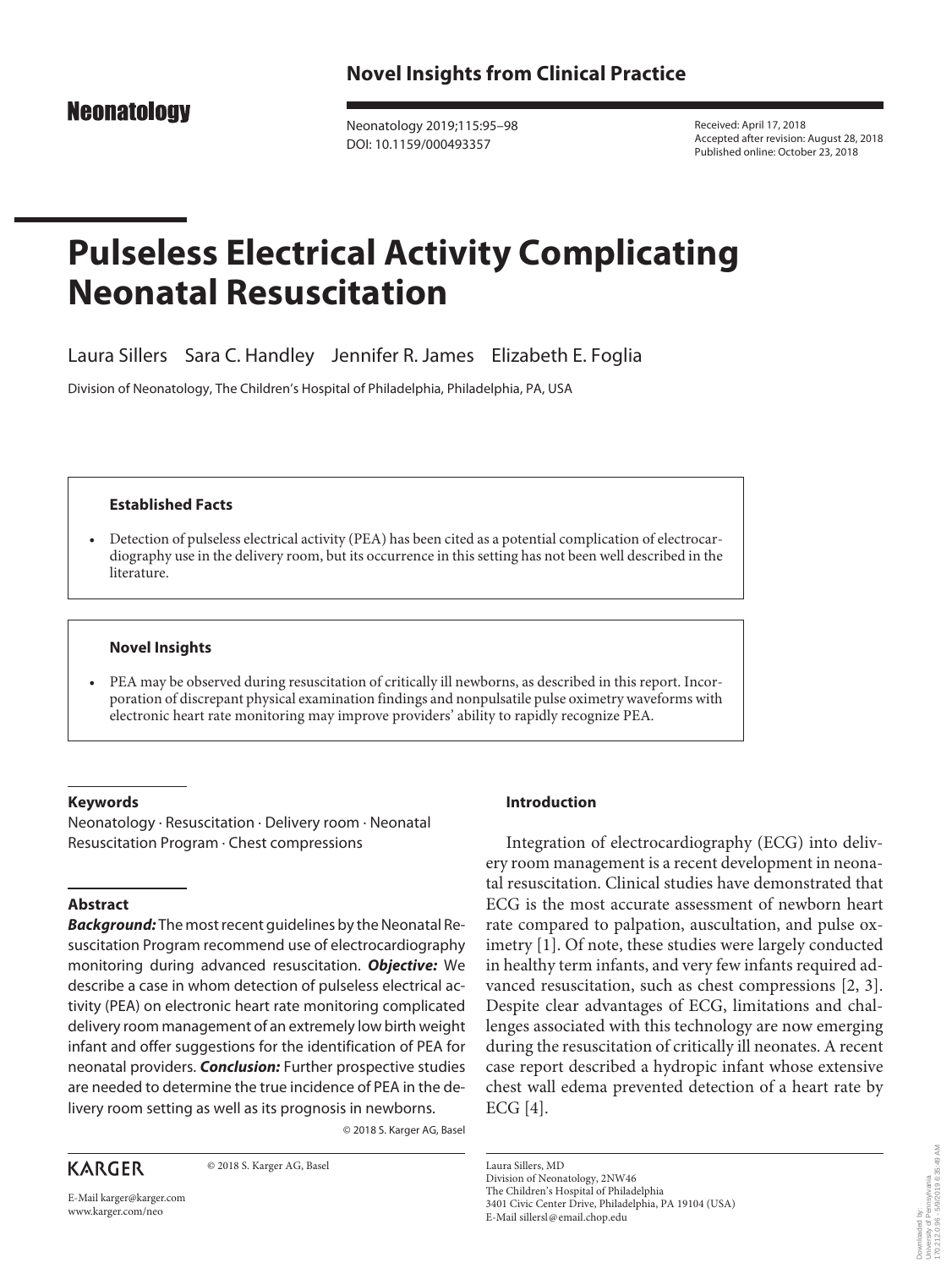

**Fig. 1.** Monitor output during resuscitation. **a** ECG monitoring showing a pulsatile waveform on pulse oximetry during chest compressions, confirming appropriate pulse oximeter placement. **b** ECG monitoring during PEA. There is electrical activity resembling normal sinus rhythm without a correlating waveform on pulse oximetry. No heart tones or pulses were detected on the infant's physical examination.

A frequently cited limitation of ECG use to guide delivery room resuscitation is the potential detection of pulseless electrical activity (PEA) that could be mistaken for a heart rate with associated cardiac output. However, to our knowledge no report of PEA in the delivery room setting currently exists in the literature. Here, we describe the resuscitation of a severely compromised, preterm neonate found to demonstrate PEA on ECG monitoring and share clinical pearls to facilitate appropriate diagnosis and direct management.

### **Case Report**

An extremely premature, extremely low birth weight infant was born precipitously following spontaneous preterm labor. Delivery was complicated by breech presentation and 10 min of head entrapment. On initial assessment, the infant was limp, apneic, and extensively bruised across the entire body. ECG and pulse oximetry sensors were placed immediately; concurrent auscultation of the chest revealed bradycardia, with a heart rate <60 bpm on initial presentation. The resuscitation team provided positive pressure

ventilation by bag mask and proceeded to endotracheal intubation. An endotracheal tube was successfully placed on the second attempt with confirmation by colorimetric  $CO<sub>2</sub>$  detection, visualization of chest rise, and auscultation of bilateral breath sounds. After securing the breathing tube and providing positive pressure ventilation, heart rate remained <60 bpm and chest compressions were initiated. During compressions, there was a pulsatile waveform on the pulse oximeter monitor output (Fig. 1a). An emergent umbilical venous catheter was placed and epinephrine was administered.

One minute following epinephrine administration with ongoing chest compressions, the heart rate detected by ECG was >60 bpm and compressions were stopped. While the heart rate on ECG continued to rise (Fig. 1b), the infant showed no improvement in color or tone, made no spontaneous respirations or movements, and had no detectable pulse oximetry waveform in the absence of chest compressions. On physical examination, there were no heart tones on auscultation and no palpable pulses. At this point, the team leader expressed concern that the infant was demonstrating PEA and directed the team to resume chest compressions. Subsequent assessments by multiple providers during ongoing resuscitation confirmed the suspected diagnosis. The infant continued to show no improvement; physical examination did not suggest signs of endotracheal tube displacement, pneumothorax, or other correctable process contributing to the infant's arrest. Venous blood gas analysis revealed severe acidosis with a pH of 6.73, a carbon dioxide of 95 mm Hg, a bicarbonate of 8.8 mmol/L, and a base excess of –22.8 mmol/L, as well as a potassium of 8.6 mmol/L and a lactate of 13.8 mmol/L. Given the infant's degree of perinatal insult, extreme prematurity, and persistent PEA after 10 min of resuscitation, resuscitation interventions were discontinued.

#### **Discussion**

PEA is a form of cardiac arrest characterized by organized electrical activity detected by ECG without meaningful ventricular contraction or cardiac output. PEA is commonly encountered in pediatric resuscitation, where it is classified along with asystole as a nonshockable rhythm [\[5\]](#page-3-2). In contrast, PEA is believed to be an unusual occurrence in neonatal resuscitation, though diagnosis relies on use of ECG and a precise incidence has never been reported in this population. Recent animal data by Patel et al. [[6](#page-3-3)] identified PEA in nearly half of neonatal piglets following prolonged asphyxia. This finding suggests that PEA may be relatively frequent in asphyxiated newborns, such as the infant described in our case, but has been undetected prior to widespread adoption of ECG in the delivery room setting.

PEA occurs in the setting of severe respiratory failure, extreme metabolic derangements, or mechanical obstruction that uncouple the heart's electrical signaling and the functional contraction of cardiac myofilaments. The Hs and Ts mnemonic (Table 1) provides a cognitive aid to remember the diverse potential etiologies underly-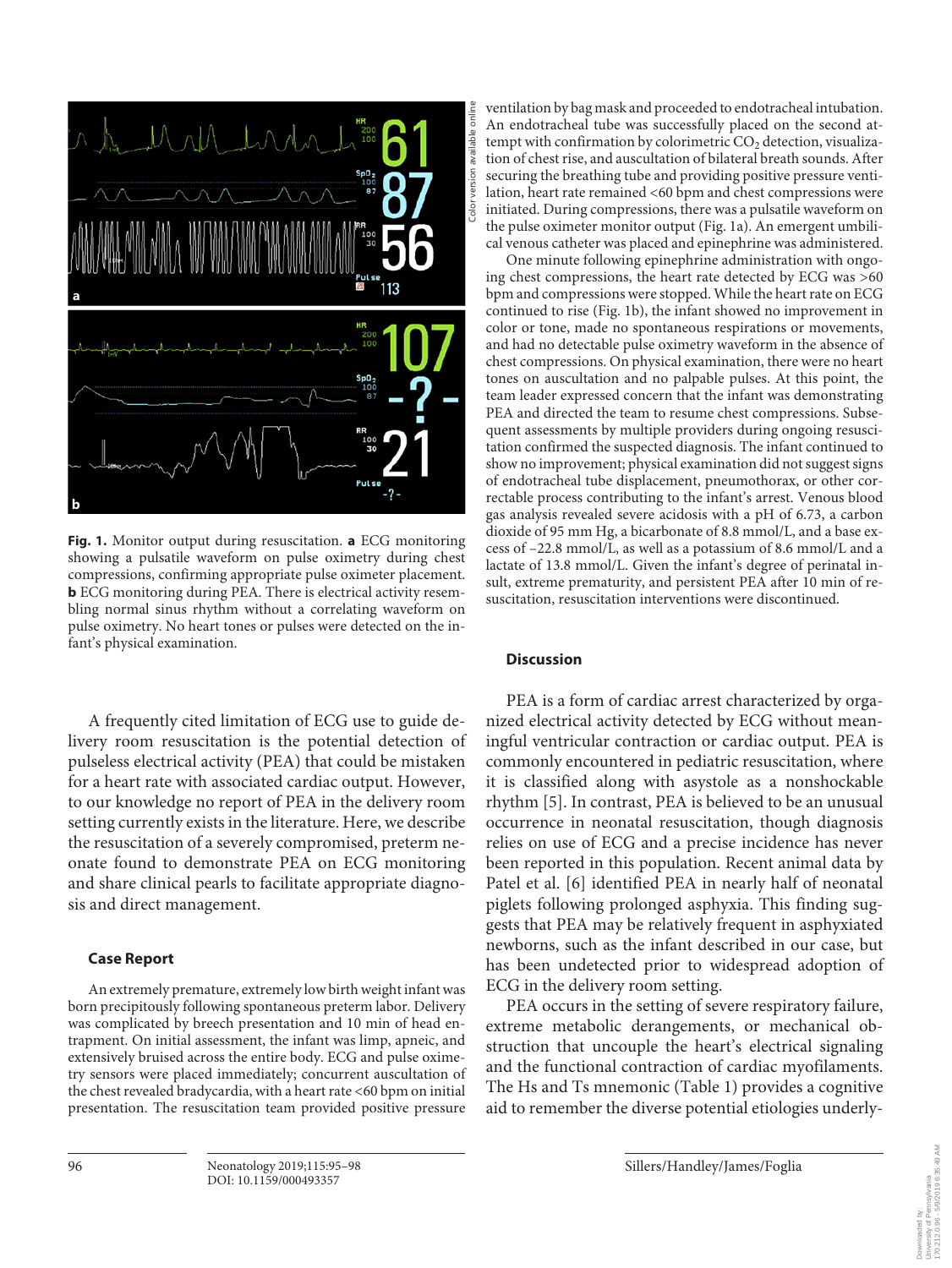**Table 1.** Hs and Ts mnemonic

| Hs                       | Ts                                 |
|--------------------------|------------------------------------|
| Hypoglycemia             | Toxins                             |
| Hypovolemia              | Tamponade (cardiac)                |
| Hypoxia                  | Tension pneumothorax               |
| Hydrogen ions (acidosis) | Thrombosis (myocardial infarction) |
| Hyper-/hypokalemia       | Thrombosis (pulmonary embolism)    |
| Hypothermia              | Trauma                             |

ing PEA [\[5](#page-3-2)]. Detected electrical activity may resemble normal sinus rhythm or may show a variety of abnormalities, including widening or narrowing of the QRS complex, T-wave abnormalities, or AV dissociation. The prognosis relative to other forms of cardiac arrest in neonates is uncertain; studies in the pediatric population report decreased survival following code events where PEA is the initial presenting rhythm, though this finding has not been consistent across the literature [[7\]](#page-3-4).

The latest Neonatal Resuscitation Program algorithm, published in 2016 [[8](#page-3-5)], includes ECG monitoring during advanced resuscitation, such as intubation and chest compressions (class IIB recommendation). Other guidelines, such as the 2015 International Liaison Committee on Resuscitation consensus statement, have incorporated similar recommendations for ECG monitoring during neonatal resuscitation [[9](#page-3-6)]. However, in the setting of PEA, reliance on ECG can mislead providers, particularly if ECG output is not confirmed by concurrent auscultation and assessment of pulses on examination. Heart rate assessment by Doppler ultrasound has been proposed as an alternative to ECG that would not be susceptible to detection of PEA, but this method has not been as robustly studied and is not widely available [[1\]](#page-2-0).

With rising use of ECG to guide delivery room resuscitation, familiarity with diagnosis and management of PEA is increasingly important for neonatal providers. Reliance on ECG monitor output for decision-making in the delivery room has the potential to introduce cognitive bias, especially if providers do not routinely confirm ECG output with physical examination findings. Pulse oximetry may not be reliable in the initial minutes of resuscitation due to peripheral vasoconstriction and difficulty acquiring a high-quality signal. Attributing lack of pulsatile activity on pulse oximetry to these limitations (rather than a pulseless state) during ongoing resuscitation is another potential source of cognitive bias. In our case, the fact that a consistent pulsatile waveform was seen on the

Pulseless Electrical Activity Complicating Neonatal Resuscitation

pulse oximeter during chest compressions suggested that the pulse oximeter sensor was adequately positioned and the monitor was capable of detecting pulsatile blood flow in the extremities.

The study by Patel et al. [[6\]](#page-3-3) and our clinical experience described in this report suggest that a high index of suspicion may be warranted during resuscitation of infants following severe asphyxia or other extensive perinatal insults. Integrating physical examination findings and the pulse oximeter output, specifically the absence of a pulsatile waveform, may help clinicians quickly identify PEA. Given that PEA is an emerging diagnosis in the delivery room setting, effective team leaders should clearly communicate when PEA is suspected and guide the team as to appropriate next steps. As in asystole, management of PEA consists of providing high-quality chest compressions and epinephrine administration after establishing adequate ventilation [[8\]](#page-3-5). Additionally, clinicians should consider evaluating for and treating additional underlying etiologies of PEA using the Hs and Ts mnemonic as indicated by the clinical scenario.

The infant in our case had multiple findings that may have contributed to the development of PEA, primarily hypoxia following prolonged perinatal asphyxia, which likely precipitated severe acidosis, hyperkalemia, and hypovolemia. Due to the infant's periviable gestational age and extensive preceding injury without response to resuscitative efforts, an exhaustive search for other causes was deferred by the resuscitating team; the infant's parents declined autopsy.

# **Disclosure Statement**

The authors have no competing interests to declare.

### **Author Contributions**

All of the authors contributed to the preparation of manuscript. J.R. James led the team for the resuscitation. L. Sillers and S.C. Handley participated in the resuscitation.

<span id="page-2-1"></span>

- <span id="page-2-0"></span>**References** 1 Phillipos E, Solevåg AL, Pichler G, Aziz K, van Os S, O'Reilly M, et al. Heart rate assessment immediately after birth. [Neonatology](https://www.karger.com/Article/FullText/493357?ref=1#ref1). 2016; 109(2):130–8.
	- 2 Kamlin CO, Dawson JA, O'Donnell CP, Morley CJ, Donath SM, Sekhon J, et al. Accuracy of pulse oximetry measurement of heart rate of newborn infants in the delivery room. [J Pe](https://www.karger.com/Article/FullText/493357?ref=2#ref2)[diatr.](https://www.karger.com/Article/FullText/493357?ref=2#ref2) 2008 Jun;152(6):756–60.